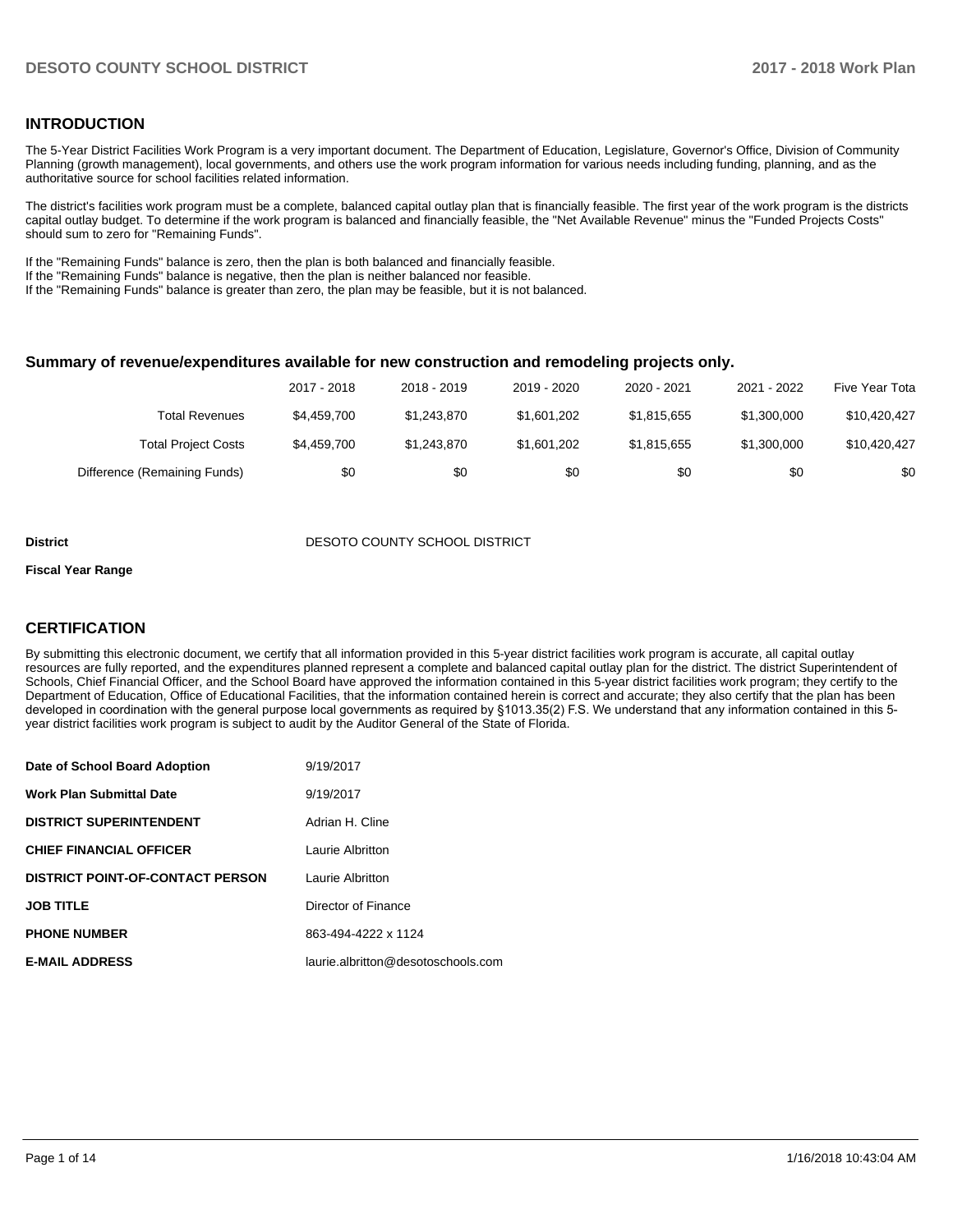# **Expenditures**

### **Expenditure for Maintenance, Repair and Renovation from 1.50-Mills and PECO**

Annually, prior to the adoption of the district school budget, each school board must prepare a tentative district facilities work program that includes a schedule of major repair and renovation projects necessary to maintain the educational and ancillary facilities of the district.

|                                  | Item                                                                                                                                                                                                                                                                                                                              | 2017 - 2018<br><b>Actual Budget</b> | $2018 - 2019$<br>Projected | 2019 - 2020<br>Projected | $2020 - 2021$<br>Projected | 2021 - 2022<br>Projected | <b>Total</b> |
|----------------------------------|-----------------------------------------------------------------------------------------------------------------------------------------------------------------------------------------------------------------------------------------------------------------------------------------------------------------------------------|-------------------------------------|----------------------------|--------------------------|----------------------------|--------------------------|--------------|
| <b>HVAC</b>                      |                                                                                                                                                                                                                                                                                                                                   | \$25,000                            | \$25,000                   | \$25,000                 | \$25,000                   | \$25,000                 | \$125,000    |
| Locations:                       | DESOTO EARLY CHILDHOOD CENTER, DESOTO MIDDLE, DESOTO SENIOR HIGH, ENVIRONMENTAL LEARNING CENTER, FAMILY<br>SERVICE CENTER, INSTRUCTIONAL SERIVCES BUILDING, LITTLE WHITE HOUSE, MEMORIAL ELEMENTARY, NOCATEE<br>ELEMENTARY, OWENS COMMUNITY CENTER, SCHOOL BOARD OFFICE, WEST ELEMENTARY                                          |                                     |                            |                          |                            |                          |              |
| Flooring                         |                                                                                                                                                                                                                                                                                                                                   | \$25,000                            | \$25,000                   | \$25,000                 | \$25.000                   | \$25,000                 | \$125,000    |
|                                  | Locations: BROWNSVILLE EDUCATION CENTER, DESOTO EARLY CHILDHOOD CENTER, DESOTO MIDDLE, DESOTO SENIOR HIGH,<br>ENVIRONMENTAL LEARNING CENTER, FAMILY SERVICE CENTER, INSTRUCTIONAL SERIVCES BUILDING, LITTLE WHITE HOUSE.<br>MEMORIAL ELEMENTARY, NOCATEE ELEMENTARY, OWENS COMMUNITY CENTER, SCHOOL BOARD OFFICE, WEST ELEMENTARY |                                     |                            |                          |                            |                          |              |
| Roofing                          |                                                                                                                                                                                                                                                                                                                                   | \$25,000                            | \$25.000                   | \$25.000                 | \$25,000                   | \$25,000                 | \$125,000    |
| Locations:                       | BROWNSVILLE EDUCATION CENTER, DESOTO EARLY CHILDHOOD CENTER, DESOTO MIDDLE, DESOTO SENIOR HIGH,<br>ENVIRONMENTAL LEARNING CENTER, FAMILY SERVICE CENTER, INSTRUCTIONAL SERIVCES BUILDING, LITTLE WHITE HOUSE,<br>MEMORIAL ELEMENTARY, NOCATEE ELEMENTARY, OWENS COMMUNITY CENTER, SCHOOL BOARD OFFICE, WEST ELEMENTARY            |                                     |                            |                          |                            |                          |              |
| Safety to Life                   |                                                                                                                                                                                                                                                                                                                                   | \$25,000                            | \$25,000                   | \$25,000                 | \$25,000                   | \$25,000                 | \$125,000    |
| Locations:                       | BROWNSVILLE EDUCATION CENTER, DESOTO EARLY CHILDHOOD CENTER, DESOTO MIDDLE, DESOTO SENIOR HIGH,<br>ENVIRONMENTAL LEARNING CENTER, FAMILY SERVICE CENTER, INSTRUCTIONAL SERIVCES BUILDING, LITTLE WHITE HOUSE,<br>MEMORIAL ELEMENTARY, NOCATEE ELEMENTARY, OWENS COMMUNITY CENTER, SCHOOL BOARD OFFICE, WEST ELEMENTARY            |                                     |                            |                          |                            |                          |              |
| Fencing                          |                                                                                                                                                                                                                                                                                                                                   | \$5,000                             | \$10,000                   | \$10,000                 | \$10,000                   | \$5,000                  | \$40,000     |
|                                  | Locations: BROWNSVILLE EDUCATION CENTER, DESOTO EARLY CHILDHOOD CENTER, DESOTO MIDDLE, DESOTO SENIOR HIGH,<br>ENVIRONMENTAL LEARNING CENTER, FAMILY SERVICE CENTER, INSTRUCTIONAL SERIVCES BUILDING, LITTLE WHITE HOUSE,<br>MEMORIAL ELEMENTARY, NOCATEE ELEMENTARY, OWENS COMMUNITY CENTER, SCHOOL BOARD OFFICE, WEST ELEMENTARY |                                     |                            |                          |                            |                          |              |
| Parking                          |                                                                                                                                                                                                                                                                                                                                   | \$20,000                            | \$20.000                   | \$20,000                 | \$20,000                   | \$20,000                 | \$100.000    |
|                                  | Locations: BROWNSVILLE EDUCATION CENTER, DESOTO EARLY CHILDHOOD CENTER, DESOTO MIDDLE, DESOTO SENIOR HIGH,<br>ENVIRONMENTAL LEARNING CENTER, FAMILY SERVICE CENTER, INSTRUCTIONAL SERIVCES BUILDING, LITTLE WHITE HOUSE,<br>MEMORIAL ELEMENTARY, NOCATEE ELEMENTARY, OWENS COMMUNITY CENTER, SCHOOL BOARD OFFICE, WEST ELEMENTARY |                                     |                            |                          |                            |                          |              |
| Electrical                       |                                                                                                                                                                                                                                                                                                                                   | \$5.000                             | \$5,000                    | \$5.000                  | \$5.000                    | \$5.000                  | \$25,000     |
|                                  | Locations: BROWNSVILLE EDUCATION CENTER, DESOTO EARLY CHILDHOOD CENTER, DESOTO MIDDLE, DESOTO SENIOR HIGH,<br>ENVIRONMENTAL LEARNING CENTER, FAMILY SERVICE CENTER, INSTRUCTIONAL SERIVCES BUILDING, LITTLE WHITE HOUSE.<br>MEMORIAL ELEMENTARY, NOCATEE ELEMENTARY, OWENS COMMUNITY CENTER, SCHOOL BOARD OFFICE, WEST ELEMENTARY |                                     |                            |                          |                            |                          |              |
| Fire Alarm                       |                                                                                                                                                                                                                                                                                                                                   | \$2,000                             | \$2,000                    | \$2,000                  | \$2,000                    | \$2,000                  | \$10,000     |
|                                  | Locations: BROWNSVILLE EDUCATION CENTER, DESOTO EARLY CHILDHOOD CENTER, DESOTO MIDDLE, DESOTO SENIOR HIGH,<br>ENVIRONMENTAL LEARNING CENTER, FAMILY SERVICE CENTER, INSTRUCTIONAL SERIVCES BUILDING, LITTLE WHITE HOUSE,<br>MEMORIAL ELEMENTARY, NOCATEE ELEMENTARY, OWENS COMMUNITY CENTER, SCHOOL BOARD OFFICE, WEST ELEMENTARY |                                     |                            |                          |                            |                          |              |
| Telephone/Intercom System        |                                                                                                                                                                                                                                                                                                                                   | \$5,000                             | \$10,000                   | \$10,000                 | \$10,000                   | \$5,000                  | \$40,000     |
|                                  | Locations: BROWNSVILLE EDUCATION CENTER, DESOTO EARLY CHILDHOOD CENTER, DESOTO MIDDLE, DESOTO SENIOR HIGH,<br>ENVIRONMENTAL LEARNING CENTER, FAMILY SERVICE CENTER, INSTRUCTIONAL SERIVCES BUILDING, LITTLE WHITE HOUSE,<br>MEMORIAL ELEMENTARY, NOCATEE ELEMENTARY, OWENS COMMUNITY CENTER, SCHOOL BOARD OFFICE, WEST ELEMENTARY |                                     |                            |                          |                            |                          |              |
| <b>Closed Circuit Television</b> |                                                                                                                                                                                                                                                                                                                                   | \$1,000                             | \$1,000                    | \$1,000                  | \$1,000                    | \$1,000                  | \$5,000      |
|                                  | Locations:   DESOTO EARLY CHILDHOOD CENTER, DESOTO MIDDLE, DESOTO SENIOR HIGH, FAMILY SERVICE CENTER, MEMORIAL<br>ELEMENTARY, NOCATEE ELEMENTARY, SCHOOL BOARD OFFICE, WEST ELEMENTARY                                                                                                                                            |                                     |                            |                          |                            |                          |              |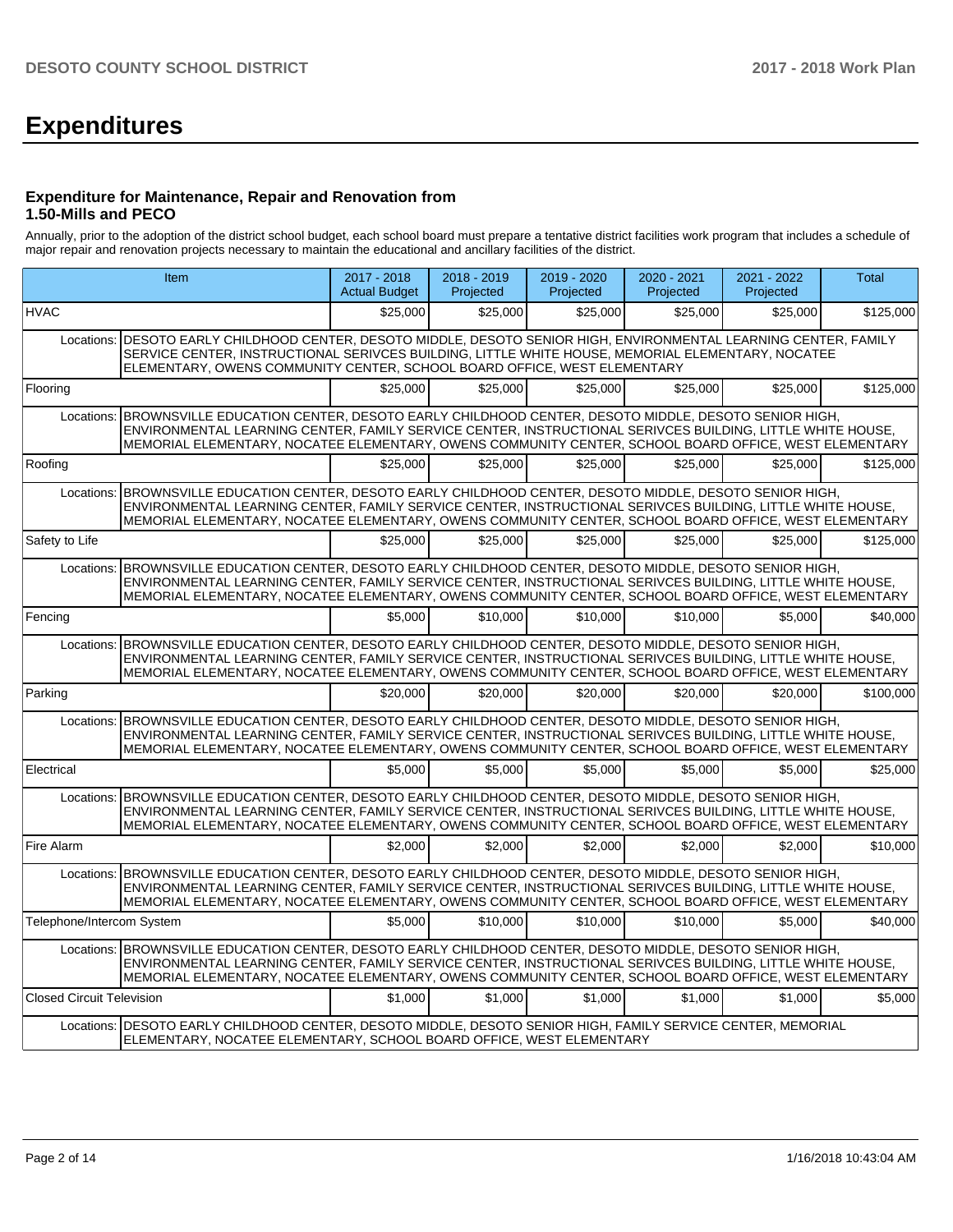## **DESOTO COUNTY SCHOOL DISTRICT 2017 - 2018 Work Plan**

| Paint              |                                                                                                                                                                                                                                                                                                                                   | \$8,000   | \$8,000   | \$8,000   | \$8,000   | \$8,000   | \$40,000  |
|--------------------|-----------------------------------------------------------------------------------------------------------------------------------------------------------------------------------------------------------------------------------------------------------------------------------------------------------------------------------|-----------|-----------|-----------|-----------|-----------|-----------|
|                    | Locations: BROWNSVILLE EDUCATION CENTER, DESOTO EARLY CHILDHOOD CENTER, DESOTO MIDDLE, DESOTO SENIOR HIGH,<br>ENVIRONMENTAL LEARNING CENTER, FAMILY SERVICE CENTER, INSTRUCTIONAL SERIVCES BUILDING, LITTLE WHITE HOUSE,<br>MEMORIAL ELEMENTARY, NOCATEE ELEMENTARY, OWENS COMMUNITY CENTER, SCHOOL BOARD OFFICE, WEST ELEMENTARY |           |           |           |           |           |           |
| Maintenance/Repair |                                                                                                                                                                                                                                                                                                                                   | \$25.000  | \$25,000  | \$25,000  | \$25,000  | \$25.000  | \$125,000 |
|                    | Locations: BROWNSVILLE EDUCATION CENTER, DESOTO EARLY CHILDHOOD CENTER, DESOTO MIDDLE, DESOTO SENIOR HIGH,<br>ENVIRONMENTAL LEARNING CENTER, FAMILY SERVICE CENTER, INSTRUCTIONAL SERIVCES BUILDING, LITTLE WHITE HOUSE,<br>MEMORIAL ELEMENTARY, NOCATEE ELEMENTARY, OWENS COMMUNITY CENTER, SCHOOL BOARD OFFICE, WEST ELEMENTARY |           |           |           |           |           |           |
|                    | Sub Total:                                                                                                                                                                                                                                                                                                                        | \$171,000 | \$181,000 | \$181,000 | \$181,000 | \$171,000 | \$885,000 |

| <b>PECO Maintenance Expenditures</b> | \$136.523 | \$136.523 | \$136,523                     | \$136.523 | \$136.523 | \$682,615 |
|--------------------------------------|-----------|-----------|-------------------------------|-----------|-----------|-----------|
| 1.50 Mill Sub Total:İ                | \$44.477  | \$59,477  | $A \rightarrow A$<br>\$59,477 | \$59,477  | \$64,477  | \$287,385 |

|                                                                                                                                                                                                                                                                                                                                 | <b>Other Items</b>                                                                                                                                                                                                                                                                                                              | $2017 - 2018$<br><b>Actual Budget</b> | $2018 - 2019$<br>Projected | $2019 - 2020$<br>Projected | $2020 - 2021$<br>Projected | $2021 - 2022$<br>Projected | Total     |  |  |
|---------------------------------------------------------------------------------------------------------------------------------------------------------------------------------------------------------------------------------------------------------------------------------------------------------------------------------|---------------------------------------------------------------------------------------------------------------------------------------------------------------------------------------------------------------------------------------------------------------------------------------------------------------------------------|---------------------------------------|----------------------------|----------------------------|----------------------------|----------------------------|-----------|--|--|
| <b>ADA Retrofit</b>                                                                                                                                                                                                                                                                                                             |                                                                                                                                                                                                                                                                                                                                 | \$5,000                               | \$5,000                    | \$5,000                    | \$5,000                    | \$15,000                   | \$35,000  |  |  |
| Locations BROWNSVILLE EDUCATION CENTER, DESOTO EARLY CHILDHOOD CENTER, DESOTO MIDDLE, DESOTO SENIOR HIGH,<br>ENVIRONMENTAL LEARNING CENTER, FAMILY SERVICE CENTER, INSTRUCTIONAL SERIVCES BUILDING, LITTLE WHITE HOUSE,<br>MEMORIAL ELEMENTARY, NOCATEE ELEMENTARY, OWENS COMMUNITY CENTER, SCHOOL BOARD OFFICE, WEST ELEMENTAR |                                                                                                                                                                                                                                                                                                                                 |                                       |                            |                            |                            |                            |           |  |  |
| Retrofit for Technology                                                                                                                                                                                                                                                                                                         |                                                                                                                                                                                                                                                                                                                                 | \$5,000                               | \$10,000                   | \$10,000                   | \$10,000                   | \$15,000                   | \$50,000  |  |  |
|                                                                                                                                                                                                                                                                                                                                 | Locations BROWNSVILLE EDUCATION CENTER, DESOTO EARLY CHILDHOOD CENTER, DESOTO MIDDLE, DESOTO SENIOR HIGH,<br>ENVIRONMENTAL LEARNING CENTER, FAMILY SERVICE CENTER, INSTRUCTIONAL SERIVCES BUILDING, LITTLE WHITE HOUSE,<br>MEMORIAL ELEMENTARY, NOCATEE ELEMENTARY, OWENS COMMUNITY CENTER, SCHOOL BOARD OFFICE, WEST ELEMENTAR |                                       |                            |                            |                            |                            |           |  |  |
|                                                                                                                                                                                                                                                                                                                                 | Total:I                                                                                                                                                                                                                                                                                                                         | \$181,000                             | \$196,000                  | \$196,000                  | \$196,000                  | \$201,000                  | \$970,000 |  |  |

## **Local 1.50 Mill Expenditure For Maintenance, Repair and Renovation**

Anticipated expenditures expected from local funding sources over the years covered by the current work plan.

| Item                                                          | 2017 - 2018<br><b>Actual Budget</b> | $2018 - 2019$<br>Projected | 2019 - 2020<br>Projected | 2020 - 2021<br>Projected | 2021 - 2022<br>Projected | <b>Total</b> |
|---------------------------------------------------------------|-------------------------------------|----------------------------|--------------------------|--------------------------|--------------------------|--------------|
| Remaining Maint and Repair from 1.5 Mills                     | \$44,477                            | \$59,477                   | \$59,477                 | \$59,477                 | \$64,477                 | \$287,385    |
| Maintenance/Repair Salaries                                   | \$900,000                           | \$200,000                  | \$200,000                | \$200,000                | \$400,000                | \$1,900,000  |
| School Bus Purchases                                          | \$217,588                           | \$0                        | \$0                      | \$0                      | \$250,000                | \$467,588    |
| Other Vehicle Purchases                                       | \$0                                 | \$0                        | \$0                      | \$0                      | \$0                      | \$0          |
| Capital Outlay Equipment                                      | \$411,144                           | \$150,000                  | \$150,000                | \$150,000                | \$493,037                | \$1,354,181  |
| Rent/Lease Payments                                           | \$0                                 | \$0                        | \$0                      | \$0                      | \$0                      | \$0          |
| ICOP Debt Service                                             | \$0                                 | \$0                        | \$0                      | \$0                      | \$0                      | \$0          |
| Rent/Lease Relocatables                                       | \$0                                 | \$0                        | \$0                      | \$0                      | \$0                      | \$0          |
| <b>Environmental Problems</b>                                 | \$50,000                            | \$50,000                   | \$50,000                 | \$50,000                 | \$50,000                 | \$250,000    |
| ls.1011.14 Debt Service                                       | \$0                                 | \$0                        | \$0                      | \$0                      | \$0                      | \$0          |
| Special Facilities Construction Account                       | \$0                                 | \$0                        | \$0                      | \$0                      | \$0                      | \$0          |
| Premiums for Property Casualty Insurance - 1011.71<br> (4a,b) | \$398,496                           | \$400,000                  | \$400,000                | \$400,000                | \$400,000                | \$1,998,496  |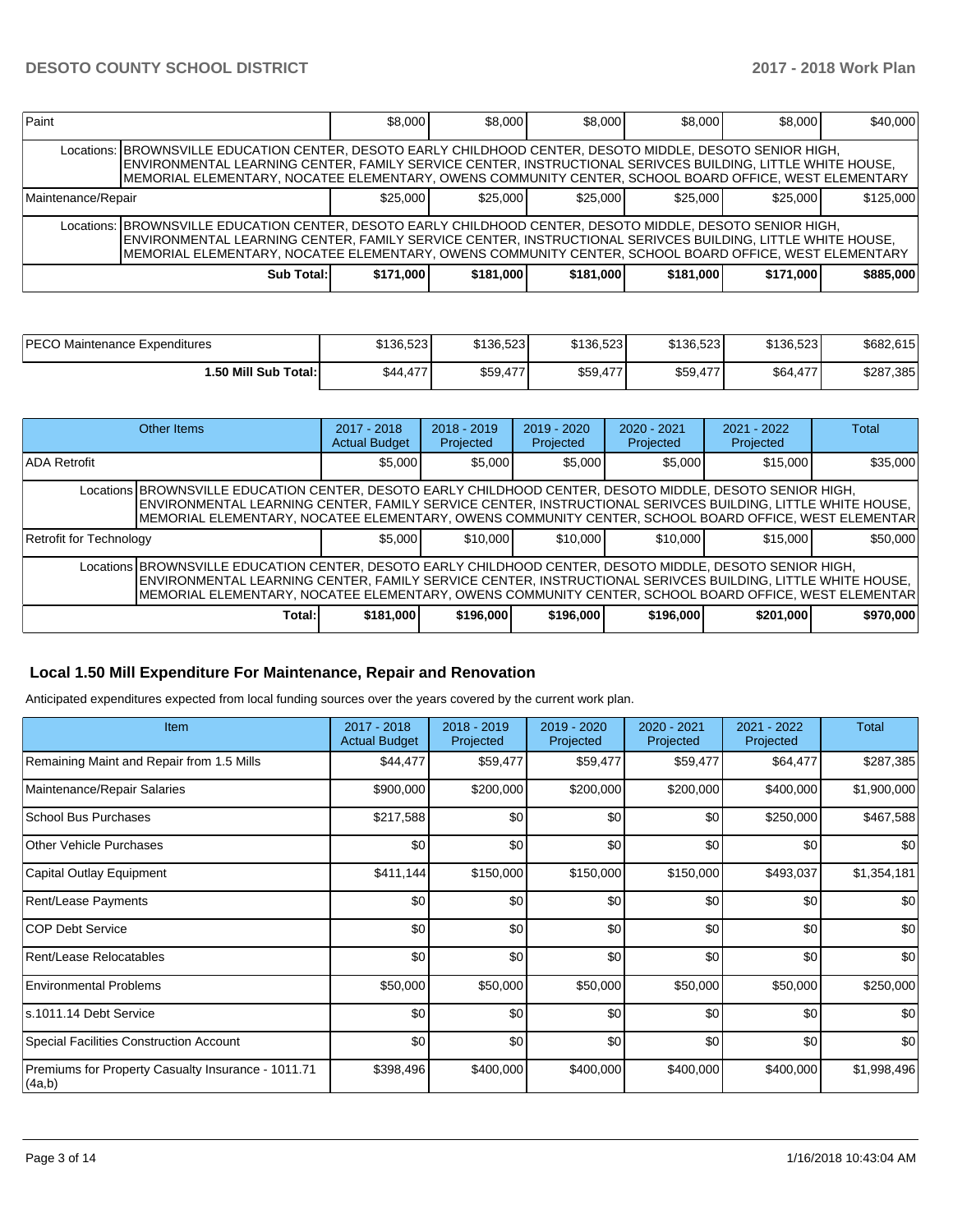| Local Expenditure Totals:                  | \$2,386,669 | \$1,224,441 | \$991,764 | \$991,764        | \$1,657,514 | \$7,252,152 |
|--------------------------------------------|-------------|-------------|-----------|------------------|-------------|-------------|
| lBus Lease/Purchase                        | \$232,677   | \$232.677   | \$0       | <b>\$01</b>      | \$٥١        | \$465.354   |
| Qualified Zone Academy Bonds (QZAB)        | \$132,287   | \$132.287   | \$132.287 | \$132.287        | \$٥١        | \$529,148   |
| Qualified School Construction Bonds (QSCB) | \$0         | \$0         | \$0       | \$0 <sub>1</sub> | \$٥١        | \$0         |

# **Revenue**

### **1.50 Mill Revenue Source**

Schedule of Estimated Capital Outlay Revenue from each currently approved source which is estimated to be available for expenditures on the projects included in the tentative district facilities work program. All amounts are NET after considering carryover balances, interest earned, new COP's, 1011.14 and 1011.15 loans, etc. Districts cannot use 1.5-Mill funds for salaries except for those explicitly associated with maintenance/repair projects. (1011.71 (5), F.S.)

| Item                                                                                | <b>Fund</b> | $2017 - 2018$<br><b>Actual Value</b> | $2018 - 2019$<br>Projected | $2019 - 2020$<br>Projected | $2020 - 2021$<br>Projected | $2021 - 2022$<br>Projected | <b>Total</b>    |
|-------------------------------------------------------------------------------------|-------------|--------------------------------------|----------------------------|----------------------------|----------------------------|----------------------------|-----------------|
| (1) Non-exempt property<br>lassessed valuation                                      |             | \$1,678,605,387                      | \$1,668,870,623            | \$1,726,469,950            | \$1,796,503,146            | \$1,870,778,785            | \$8,741,227,891 |
| $(2)$ The Millege projected for<br>discretionary capital outlay per<br>ls.1011.71   |             | 1.50                                 | 1.50                       | 1.50                       | 1.50                       | 1.50                       |                 |
| $(3)$ Full value of the 1.50-Mill<br>discretionary capital outlay per<br>ls.1011.71 |             | \$2,820,057                          | \$2,803,703                | \$2,900,470                | \$3,018,125                | \$3,142,908                | \$14,685,263    |
| $(4)$ Value of the portion of the 1.50<br>-Mill ACTUALLY levied                     | 370         | \$2,417,192                          | \$2,403,174                | \$2,486,117                | \$2,586,965                | \$2,693,921                | \$12,587,369    |
| $(5)$ Difference of lines $(3)$ and $(4)$                                           |             | \$402,865                            | \$400,529                  | \$414,353                  | \$431,160                  | \$448,987                  | \$2,097,894     |

## **PECO Revenue Source**

The figure in the row designated "PECO Maintenance" will be subtracted from funds available for new construction because PECO maintenance dollars cannot be used for new construction.

| <b>Item</b>                   | Fund  | $2017 - 2018$<br><b>Actual Budget</b> | $2018 - 2019$<br>Projected | 2019 - 2020<br>Projected | $2020 - 2021$<br>Projected | $2021 - 2022$<br>Projected | <b>Total</b> |
|-------------------------------|-------|---------------------------------------|----------------------------|--------------------------|----------------------------|----------------------------|--------------|
| PECO New Construction         | 340 I | <b>\$0</b>                            | \$0 <sub>1</sub>           | \$44.712                 | \$158.317                  | \$198.456                  | \$401,485    |
| PECO Maintenance Expenditures |       | \$136,523                             | \$136,523                  | \$136.523                | \$136.523                  | \$136.523                  | \$682,615    |
|                               |       | \$136,523                             | \$136,523                  | \$181.235                | \$294.840                  | \$334.979                  | \$1,084,100  |

## **CO & DS Revenue Source**

Revenue from Capital Outlay and Debt Service funds.

| Item                                      | Fund | $2017 - 2018$<br><b>Actual Budget</b> | $2018 - 2019$<br>Projected | $2019 - 2020$<br>Projected | $2020 - 2021$<br>Projected | 2021 - 2022<br>Projected | Total     |
|-------------------------------------------|------|---------------------------------------|----------------------------|----------------------------|----------------------------|--------------------------|-----------|
| ICO & DS Cash Flow-through<br>Distributed | 360  | \$48.466                              | \$48,466                   | \$48.466                   | \$48.466                   | \$48,466                 | \$242,330 |
| ICO & DS Interest on<br>Undistributed CO  | 360  | \$1,671                               | \$1,671                    | \$1,671                    | \$1,671                    | \$1,671                  | \$8,355   |
|                                           |      | \$50,137                              | \$50,137                   | \$50,137                   | \$50,137                   | \$50,137                 | \$250,685 |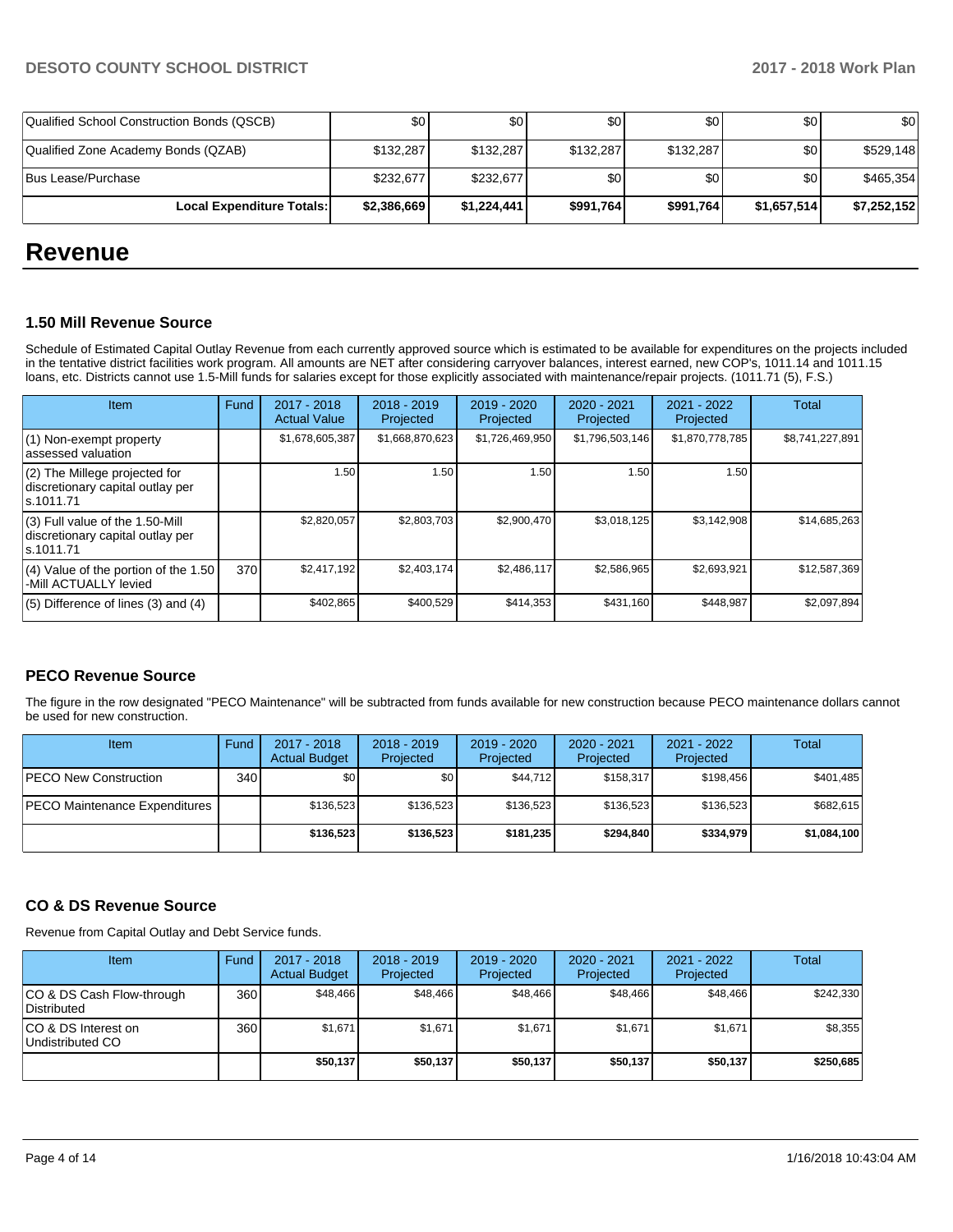### **Fair Share Revenue Source**

Nothing reported for this section. All legally binding commitments for proportionate fair-share mitigation for impacts on public school facilities must be included in the 5-year district work program.

### **Sales Surtax Referendum**

Specific information about any referendum for a 1-cent or 1/2-cent surtax referendum during the previous year.

**Did the school district hold a surtax referendum during the past fiscal year 2016 - 2017?**

No

#### **Additional Revenue Source**

Any additional revenue sources

| Item                                                                                                   | $2017 - 2018$<br><b>Actual Value</b> | $2018 - 2019$<br>Projected | 2019 - 2020<br>Projected | 2020 - 2021<br>Projected | 2021 - 2022<br>Projected | <b>Total</b> |
|--------------------------------------------------------------------------------------------------------|--------------------------------------|----------------------------|--------------------------|--------------------------|--------------------------|--------------|
| Proceeds from a s.1011.14/15 F.S. Loans                                                                | \$0                                  | \$0                        | \$0                      | \$0                      | \$0                      | \$0          |
| District Bonds - Voted local bond<br>referendum proceeds per s.9, Art VII<br><b>State Constitution</b> | \$0                                  | \$0                        | \$0                      | \$0                      | \$0                      | \$0          |
| Proceeds from Special Act Bonds                                                                        | \$0                                  | \$0                        | \$0                      | \$0                      | \$0                      | \$0          |
| Estimated Revenue from CO & DS Bond<br>Sale                                                            | \$0                                  | \$0                        | \$0                      | \$0                      | \$0                      | \$0          |
| Proceeds from Voted Capital<br>Improvements millage                                                    | \$0                                  | \$0                        | \$0                      | \$0                      | \$0                      | \$0          |
| Other Revenue for Other Capital Projects                                                               | \$0                                  | \$0                        | \$0                      | \$0                      | \$0                      | \$0          |
| Proceeds from 1/2 cent sales surtax<br>authorized by school board                                      | \$0                                  | \$0                        | \$0                      | \$0                      | \$0                      | \$0          |
| Proceeds from local governmental<br>infrastructure sales surtax                                        | \$0                                  | \$0                        | \$0                      | \$0                      | \$0                      | \$0          |
| Proceeds from Certificates of<br>Participation (COP's) Sale                                            | \$0                                  | \$0                        | \$0                      | \$0                      | \$0                      | \$0          |
| Classrooms First Bond proceeds amount<br>authorized in FY 1997-98                                      | \$0                                  | \$0                        | \$0                      | \$0                      | \$0                      | \$0          |
| <b>Classrooms for Kids</b>                                                                             | \$0                                  | \$0                        | \$0                      | \$0                      | \$0                      | \$0          |
| <b>District Equity Recognition</b>                                                                     | \$0                                  | \$0                        | \$0                      | \$0                      | \$0                      | \$0          |
| <b>Federal Grants</b>                                                                                  | \$0                                  | \$0                        | \$0                      | \$0                      | \$0                      | \$0          |
| Proportionate share mitigation (actual<br>cash revenue only, not in kind donations)                    | \$0                                  | \$0                        | \$0                      | \$0                      | \$0                      | \$0          |
| Impact fees received                                                                                   | \$0                                  | \$0                        | \$0                      | \$0                      | \$0                      | \$0          |
| Private donations                                                                                      | \$0                                  | \$0                        | \$0                      | \$0                      | \$0                      | \$0          |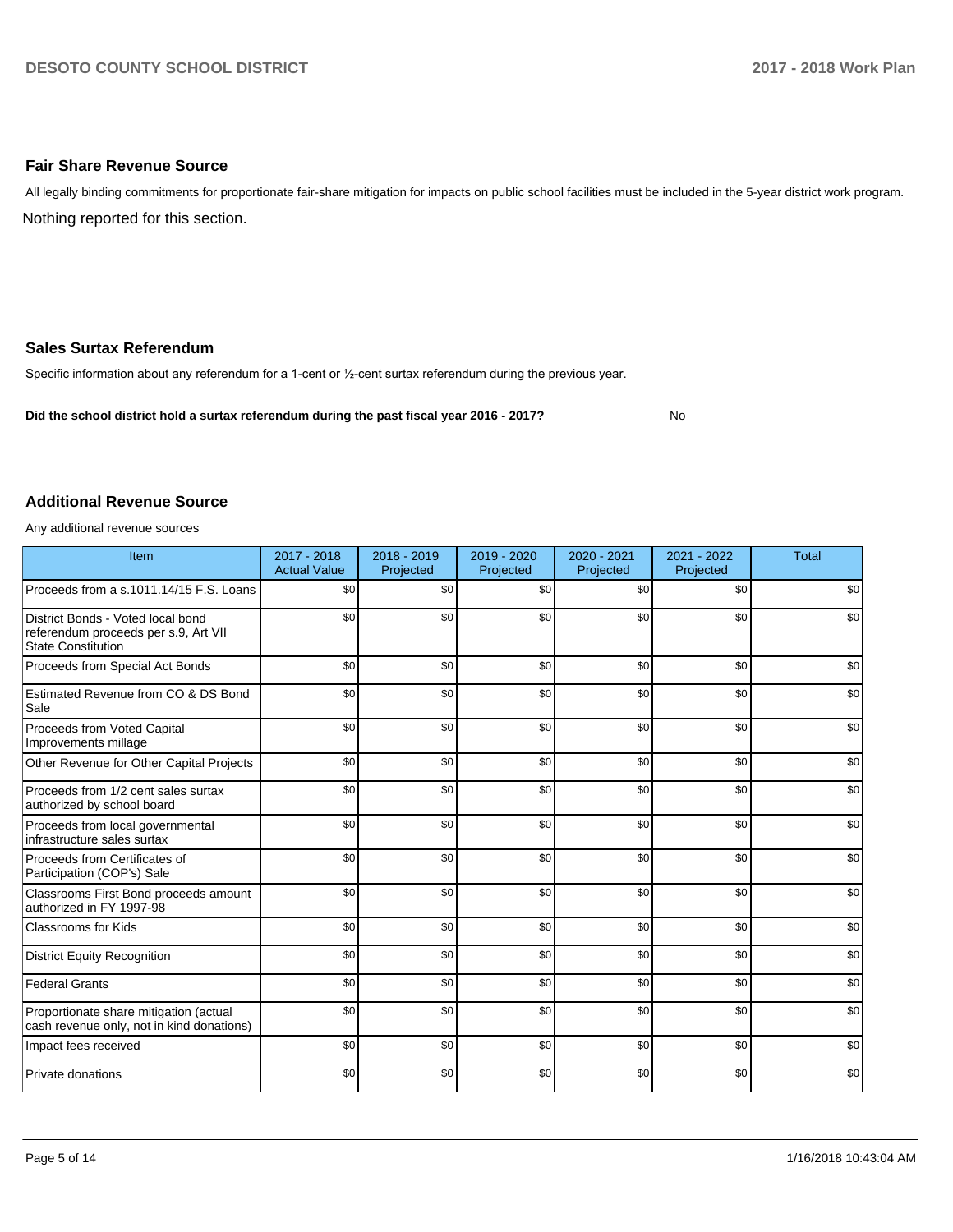## **DESOTO COUNTY SCHOOL DISTRICT 2017 - 2018 Work Plan**

| Grants from local governments or not-for-<br>profit organizations                                                         | \$0         | \$0      | \$0      | \$0      | \$0      | \$0         |
|---------------------------------------------------------------------------------------------------------------------------|-------------|----------|----------|----------|----------|-------------|
| Interest, Including Profit On Investment                                                                                  | \$15,000    | \$15,000 | \$12,000 | \$12,000 | \$15,000 | \$69,000    |
| Revenue from Bonds pledging proceeds<br>from 1 cent or 1/2 cent Sales Surtax                                              | \$0         | \$0      | \$0      | \$0      | \$0      | \$0         |
| <b>Total Fund Balance Carried Forward</b>                                                                                 | \$4,364,040 | \$0      | \$0      | \$0      | \$0      | \$4,364,040 |
| General Capital Outlay Obligated Fund<br><b>Balance Carried Forward From Total</b><br><b>Fund Balance Carried Forward</b> | \$0         | \$0      | \$0      | \$0      | \$0      | \$0         |
| <b>Special Facilities Construction Account</b>                                                                            | \$0         | \$0      | \$0      | \$0      | \$0      | \$0         |
| One Cent - 1/2 Cent Sales Surtax Debt<br>Service From Total Fund Balance Carried<br>Forward                               | \$0         | \$0      | \$0      | \$0      | \$0      | \$0         |
| Capital Outlay Projects Funds Balance<br>Carried Forward From Total Fund<br><b>Balance Carried Forward</b>                | \$0         | \$0      | \$0      | \$0      | \$0      | \$0         |
| <b>Subtotal</b>                                                                                                           | \$4,379,040 | \$15,000 | \$12,000 | \$12,000 | \$15,000 | \$4,433,040 |

# **Total Revenue Summary**

| <b>Item Name</b>                                           | $2017 - 2018$<br><b>Budget</b> | $2018 - 2019$<br>Projected | $2019 - 2020$<br>Projected | $2020 - 2021$<br>Projected | 2021 - 2022<br>Projected | <b>Five Year Total</b> |
|------------------------------------------------------------|--------------------------------|----------------------------|----------------------------|----------------------------|--------------------------|------------------------|
| Local 1.5 Mill Discretionary Capital Outlay<br>Revenue     | \$2,417,192                    | \$2,403,174                | \$2,486,117                | \$2,586,965                | \$2,693,921              | \$12,587,369           |
| PECO and 1.5 Mill Maint and Other 1.5<br>Mill Expenditures | (\$2,386,669)                  | (\$1,224,441)              | (\$991,764)                | (\$991,764)                | (\$1,657,514)            | (\$7,252,152)          |
| <b>PECO Maintenance Revenue</b>                            | \$136.523                      | \$136,523                  | \$136.523                  | \$136,523                  | \$136,523                | \$682,615              |
| <b>Available 1.50 Mill for New</b><br><b>Construction</b>  | \$30,523                       | \$1,178,733                | \$1,494,353                | \$1,595,201                | \$1,036,407              | \$5,335,217            |

| <b>Item Name</b>                      | 2017 - 2018<br><b>Budget</b> | $2018 - 2019$<br>Projected | 2019 - 2020<br>Projected | 2020 - 2021<br>Projected | 2021 - 2022<br>Projected | <b>Five Year Total</b> |
|---------------------------------------|------------------------------|----------------------------|--------------------------|--------------------------|--------------------------|------------------------|
| ICO & DS Revenue                      | \$50,137                     | \$50,137                   | \$50,137                 | \$50,137                 | \$50,137                 | \$250,685              |
| <b>IPECO New Construction Revenue</b> | \$0                          | \$0                        | \$44,712                 | \$158,317                | \$198,456                | \$401,485              |
| Other/Additional Revenue              | \$4,379,040                  | \$15,000                   | \$12,000                 | \$12,000                 | \$15,000                 | \$4,433,040            |
| <b>Total Additional Revenuel</b>      | \$4,429,177                  | \$65,137                   | \$106,849                | \$220,454                | \$263,593                | \$5,085,210            |
| <b>Total Available Revenue</b>        | \$4,459,700                  | \$1,243,870                | \$1,601,202              | \$1,815,655              | \$1,300,000              | \$10,420,427           |

# **Project Schedules**

## **Capacity Project Schedules**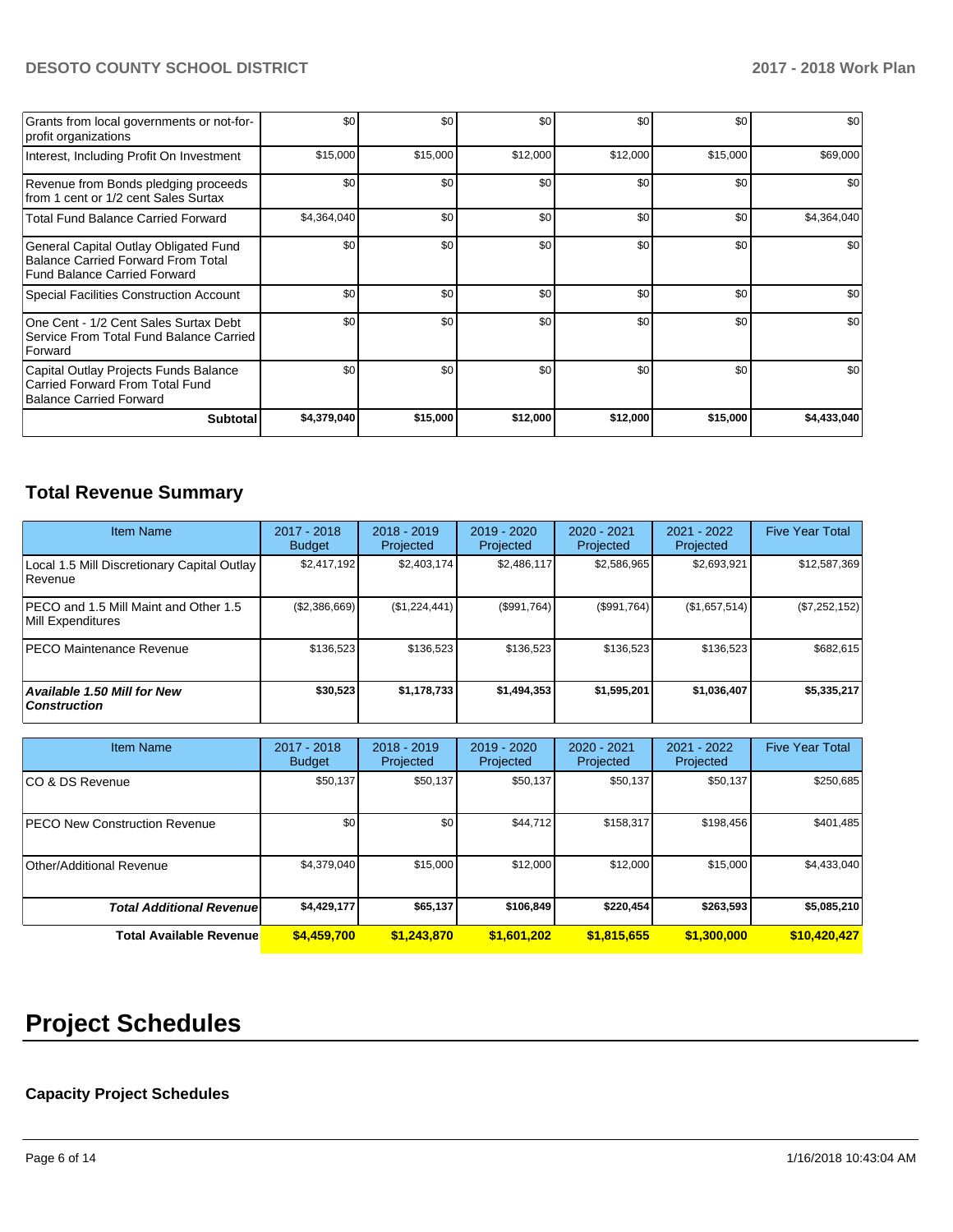A schedule of capital outlay projects necessary to ensure the availability of satisfactory classrooms for the projected student enrollment in K-12 programs.

Nothing reported for this section.

Nothing reported for this section.

## **Other Project Schedules**

Major renovations, remodeling, and additions of capital outlay projects that do not add capacity to schools.

| <b>Project Description</b>             | Location                             | 2017 - 2018<br><b>Actual Budget</b> | 2018 - 2019<br>Projected | 2019 - 2020<br>Projected | 2020 - 2021<br>Projected | 2021 - 2022<br>Projected | <b>Total</b>    | Funded |
|----------------------------------------|--------------------------------------|-------------------------------------|--------------------------|--------------------------|--------------------------|--------------------------|-----------------|--------|
| School Bus Work Bay                    | <b>SCHOOL BOARD</b><br><b>OFFICE</b> | \$0                                 | \$0                      | \$111,202                | \$0                      | \$0                      | \$111,202 Yes   |        |
| <b>IT Data Center</b>                  | <b>SCHOOL BOARD</b><br><b>OFFICE</b> | \$0                                 | \$0                      | \$0                      | \$355,489                | \$0                      | \$355,489 Yes   |        |
| Cafeteria Renovation and<br>Remodeling | <b>MEMORIAL</b><br><b>ELEMENTARY</b> | \$800,000                           | \$493,870                | \$0                      | \$0                      | \$0                      | \$1,293,870 Yes |        |
| Flooring                               | <b>WEST ELEMENTARY</b>               | \$288,192                           | \$0                      | \$0                      | \$150,000                | \$150,000                | \$588,192 Yes   |        |
| Renovate HVAC                          | <b>DESOTO MIDDLE</b>                 | \$390,000                           | \$0                      | \$290,000                | \$0                      | \$175,000                | \$855,000 Yes   |        |
| Flooring                               | <b>DESOTO SENIOR HIGH</b>            | \$250,000                           | \$0                      | \$0                      | \$0                      | \$100,000                | \$350,000 Yes   |        |
| Renovate HVAC System                   | NOCATEE ELEMENTARY                   | \$391,089                           | \$0                      | \$0                      | \$0                      | \$0                      | \$391,089 Yes   |        |
| <b>Paint Exterior</b>                  | <b>DESOTO SENIOR HIGH</b>            | \$120,000                           | \$0                      | \$0                      | \$1                      | \$0                      | \$120,001 Yes   |        |
| Replace Roof                           | <b>WEST ELEMENTARY</b>               | \$521,419                           | \$0                      | \$0                      | \$0                      | \$0                      | \$521,419 Yes   |        |
| Gym Roof Replacement                   | <b>DESOTO SENIOR HIGH</b>            | \$300,000                           | \$0                      | \$0                      | \$0                      | \$0                      | \$300,000 Yes   |        |
| Flooring                               | <b>MEMORIAL</b><br><b>ELEMENTARY</b> | \$250,000                           | \$0                      | \$200,000                | \$0                      | \$75,000                 | \$525,000 Yes   |        |
| Replace Roof                           | <b>DESOTO SENIOR HIGH</b>            | \$500,000                           | \$750,000                | \$0                      | \$0                      | \$0                      | \$1,250,000 Yes |        |
| Flooring                               | <b>DESOTO MIDDLE</b>                 | \$250,000                           | \$0                      | \$0                      | \$0                      | \$0                      | \$250,000 Yes   |        |
| Cafeteria Renovation and<br>Remodeling | <b>WEST ELEMENTARY</b>               | \$0                                 | \$0                      | \$800,000                | \$500,000                | \$0                      | \$1,300,000 Yes |        |
| Replace Air Handlers                   | NOCATEE ELEMENTARY                   | \$149,000                           | \$0                      | \$200,000                | \$0                      | \$0                      | \$349,000 Yes   |        |
| High School Auditorium                 | <b>DESOTO SENIOR HIGH</b>            | \$0                                 | \$0                      | \$0                      | \$810,165                | \$800,000                | \$1,610,165 Yes |        |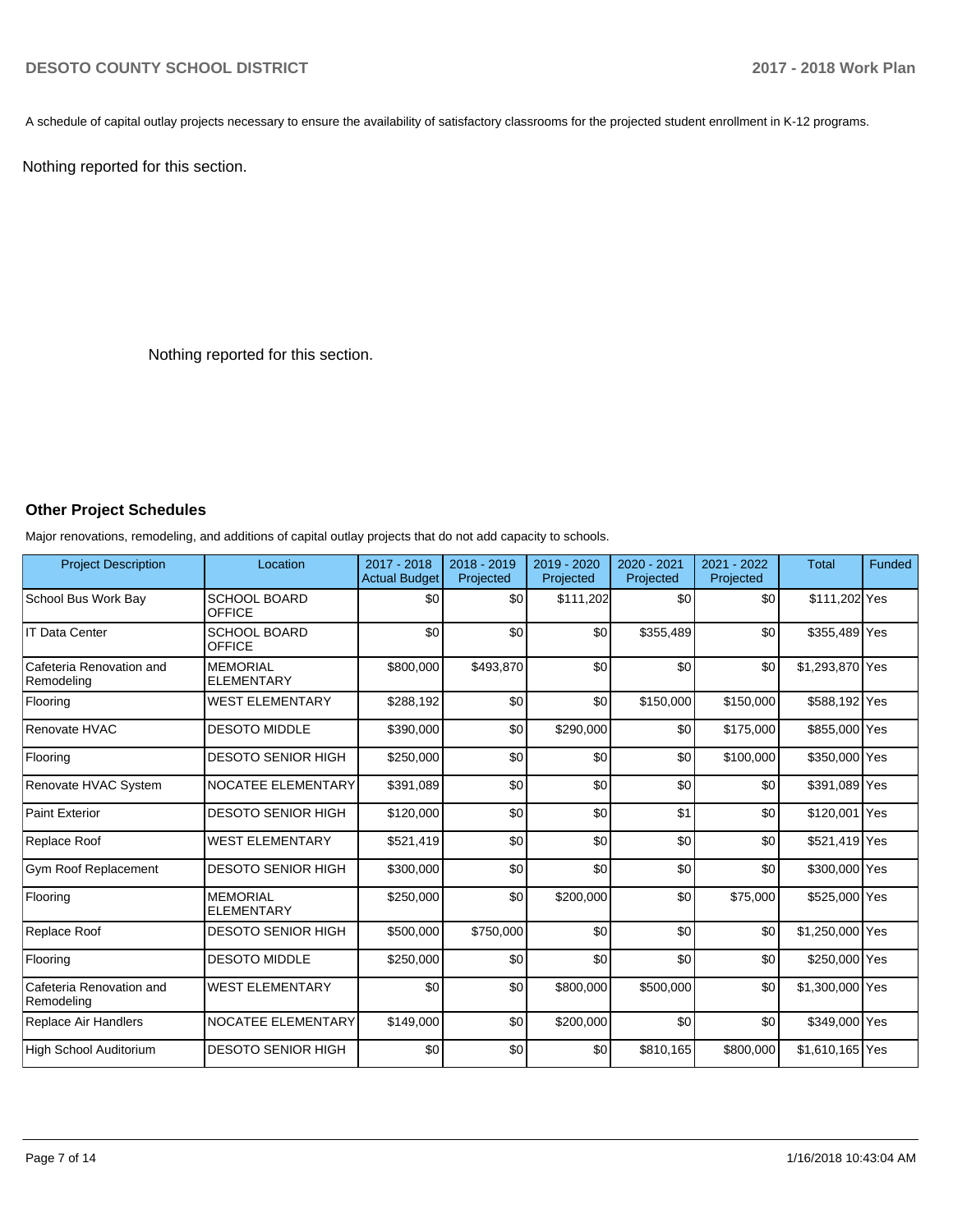| Renovate HVAC System | <b>MEMORIAL</b><br><b>IELEMENTARY</b> | \$250,000   | \$0 <sub>1</sub> | \$0         | \$0         | \$0         | \$250,000 Yes |  |
|----------------------|---------------------------------------|-------------|------------------|-------------|-------------|-------------|---------------|--|
|                      |                                       | \$4,459,700 | \$1.243.870      | \$1.601.202 | \$1,815,655 | \$1,300,000 | \$10.420.427  |  |

## **Additional Project Schedules**

Any projects that are not identified in the last approved educational plant survey.

Nothing reported for this section.

### **Non Funded Growth Management Project Schedules**

Schedule indicating which projects, due to planned development, that CANNOT be funded from current revenues projected over the next five years.

Nothing reported for this section.

# **Tracking**

## **Capacity Tracking**

| Location                                       | $2017 -$<br>2018 Satis.<br>Stu. Sta. | Actual<br>$2017 -$<br><b>2018 FISH</b><br>Capacity | Actual<br>$2016 -$<br>2017<br><b>COFTE</b> | # Class<br><b>Rooms</b> | Actual<br>Average<br>$2017 -$<br>2018 Class<br><b>Size</b> | Actual<br>$2017 -$<br>2018<br><b>Utilization</b> | <b>New</b><br>Stu.<br>Capacity | <b>New</b><br>Rooms to<br>be<br>Added/Re<br>moved | Projected<br>$2021 -$<br>2022<br><b>COFTE</b> | Projected<br>$2021 -$<br>2022<br><b>Utilization</b> | Projected<br>$2021 -$<br>2022 Class<br><b>Size</b> |
|------------------------------------------------|--------------------------------------|----------------------------------------------------|--------------------------------------------|-------------------------|------------------------------------------------------------|--------------------------------------------------|--------------------------------|---------------------------------------------------|-----------------------------------------------|-----------------------------------------------------|----------------------------------------------------|
| <b>IDESOTO SENIOR HIGH</b>                     | 1,582                                | 1,502                                              | 1,152                                      | 66                      | 17                                                         | 77.00 %                                          | $\Omega$                       | 0                                                 | 1,153                                         | 77.00 %                                             | 17                                                 |
| WEST ELEMENTARY                                | 907                                  | 907                                                | 825                                        | 49                      | 17                                                         | 91.00 %                                          | $\Omega$                       | $\Omega$                                          | 682                                           | 75.00 %                                             | 14                                                 |
| <b>IMEMORIAL</b><br>ELEMENTARY                 | 997                                  | 997                                                | 999                                        | 52                      | 19                                                         | 100.00 %                                         | $\Omega$                       | 0                                                 | 895                                           | 90.00 %                                             | 17                                                 |
| <b>DESOTO MIDDLE</b>                           | 1,322                                | 1,189                                              | 1,103                                      | 55                      | 20                                                         | 93.00 %                                          | $\Omega$                       | $\Omega$                                          | 1,177                                         | 99.00 %                                             | 21                                                 |
| NOCATEE ELEMENTARY                             | 735                                  | 735                                                | 628                                        | 26                      | 24                                                         | 85.00 %                                          | $\Omega$                       | $\Omega$                                          | 554                                           | 75.00 %                                             | 21                                                 |
| <b>BROWNSVILLE</b><br><b>EDUCATION CENTER</b>  | 0                                    | $\Omega$                                           | 0                                          | $\Omega$                | $\overline{0}$                                             | 0.00 %                                           | $\Omega$                       | $\Omega$                                          | $\Omega$                                      | 0.00%                                               | $\overline{0}$                                     |
| <b>DESOTO EARLY</b><br><b>CHILDHOOD CENTER</b> | 100                                  | 100                                                | 37                                         | 6                       | 6                                                          | 37.00 %                                          | $\Omega$                       | $\Omega$                                          | 43                                            | 43.00 %                                             | $\overline{7}$                                     |
| LITTLE WHITE HOUSE                             | 0                                    | $\Omega$                                           | $\Omega$                                   | $\Omega$                | $\overline{0}$                                             | 0.00%                                            | $\Omega$                       | $\Omega$                                          | $\Omega$                                      | 0.00%                                               | $\overline{0}$                                     |
| <b>IDESOTO CONNECTIONS</b>                     | 91                                   | 91                                                 | 37                                         | $\overline{2}$          | 18                                                         | 40.00 %                                          | $\Omega$                       | 0                                                 | 59                                            | 65.00 %                                             | 30                                                 |
|                                                | 5,734                                | 5,521                                              | 4,782                                      | 256                     | 19                                                         | 86.61 %                                          | O                              | $\bf{0}$                                          | 4,563                                         | 82.65 %                                             | 18                                                 |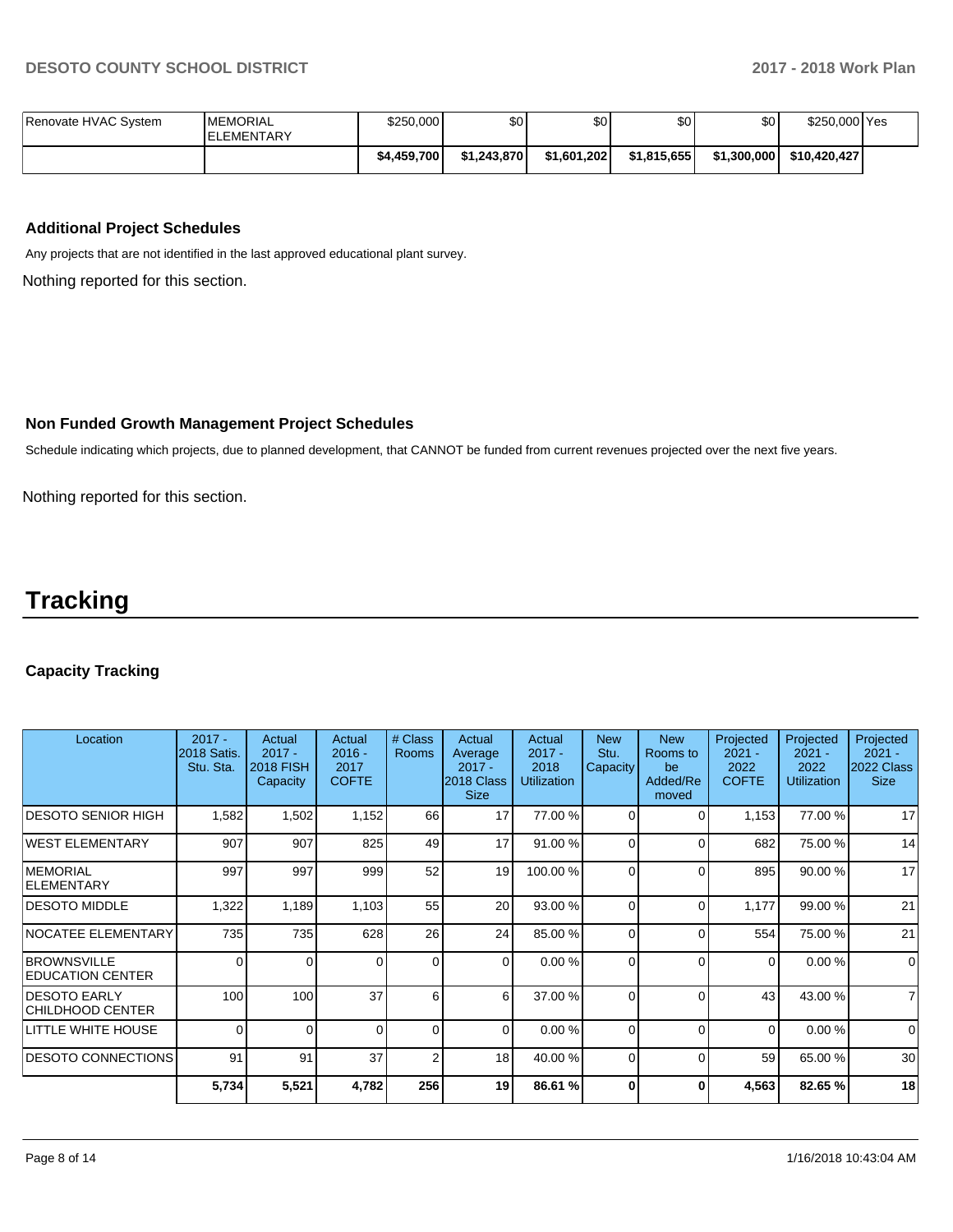The COFTE Projected Total (4,563) for 2021 - 2022 must match the Official Forecasted COFTE Total (4,563 ) for 2021 - 2022 before this section can be completed. In the event that the COFTE Projected Total does not match the Official forecasted COFTE, then the Balanced Projected COFTE Table should be used to balance COFTE.

| Projected COFTE for 2021 - 2022 |       |  |  |  |  |  |  |
|---------------------------------|-------|--|--|--|--|--|--|
| Elementary (PK-3)               | 1,458 |  |  |  |  |  |  |
| Middle (4-8)                    | 1,920 |  |  |  |  |  |  |
| High (9-12)                     | 1,185 |  |  |  |  |  |  |
|                                 | 4,563 |  |  |  |  |  |  |

| <b>Grade Level Type</b> | <b>Balanced Projected</b><br>COFTE for 2021 - 2022 |
|-------------------------|----------------------------------------------------|
| Elementary (PK-3)       |                                                    |
| Middle $(4-8)$          |                                                    |
| High (9-12)             |                                                    |
|                         | 4,563                                              |

### **Relocatable Replacement**

Number of relocatable classrooms clearly identified and scheduled for replacement in the school board adopted financially feasible 5-year district work program.

| Location                               | 2018<br>2017 | $2018 - 2019$ | 2019 - 2020 | 2020 - 2021 | $-2022'$<br>2021 | Year 5 Total |
|----------------------------------------|--------------|---------------|-------------|-------------|------------------|--------------|
| <b>Total Relocatable Replacements:</b> | O            |               |             |             |                  |              |

### **Charter Schools Tracking**

Information regarding the use of charter schools.

Nothing reported for this section.

## **Special Purpose Classrooms Tracking**

The number of classrooms that will be used for certain special purposes in the current year, by facility and type of classroom, that the district will, 1), not use for educational purposes, and 2), the co-teaching classrooms that are not open plan classrooms and will be used for educational purposes.

| School                               | School Type | $\#$ of Elementary $\#$ of Middle 4-8<br><b>K-3 Classrooms L</b> | <b>Classrooms</b> | $\#$ of High 9-12<br><b>Classrooms</b> | # of $ESE$<br><b>Classrooms</b> | # of Combo<br><b>Classrooms</b> | Total<br><b>Classrooms</b> |
|--------------------------------------|-------------|------------------------------------------------------------------|-------------------|----------------------------------------|---------------------------------|---------------------------------|----------------------------|
| <b>Total Educational Classrooms:</b> |             |                                                                  |                   |                                        |                                 |                                 | 0                          |
|                                      |             |                                                                  |                   |                                        |                                 |                                 |                            |
| School                               | School Type | $\#$ of Elementary $\#$ of Middle 4-8 $\#$ of High 9-12          |                   |                                        | # of $ESE$                      | # of Combo                      | Total                      |

| School                               | School Type | $\sharp$ of Elementary $\sharp$ of Middle 4-8 $\sharp$ of High 9-12<br><b>IK-3 Classrooms L</b> | <b>Classrooms</b> | <b>Classrooms</b> | # of $ESE$<br><b>Classrooms</b> | # of Combo<br>Classrooms | <b>Total</b><br><b>Classrooms</b> |
|--------------------------------------|-------------|-------------------------------------------------------------------------------------------------|-------------------|-------------------|---------------------------------|--------------------------|-----------------------------------|
| <b>Total Co-Teaching Classrooms:</b> |             |                                                                                                 |                   |                   |                                 |                          | 0                                 |

#### **Infrastructure Tracking**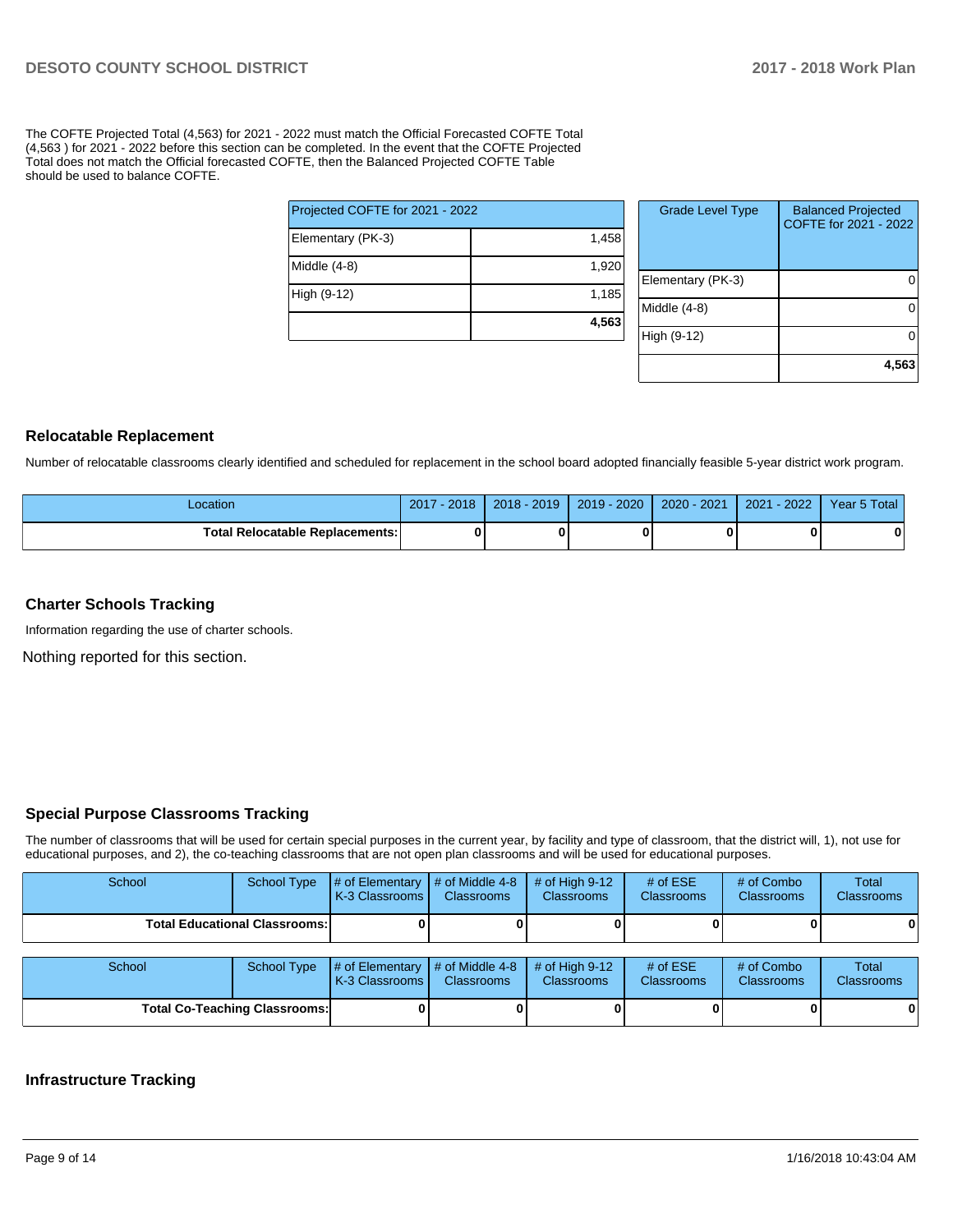**Necessary offsite infrastructure requirements resulting from expansions or new schools. This section should include infrastructure information related to capacity project schedules and other project schedules (Section 4).** 

#### Not Specified

**Proposed location of planned facilities, whether those locations are consistent with the comprehensive plans of all affected local governments, and recommendations for infrastructure and other improvements to land adjacent to existing facilities. Provisions of 1013.33(12), (13) and (14) and 1013.36** must be addressed for new facilities planned within the 1st three years of the plan (Section 5).

Not Specified

**Consistent with Comp Plan?** No

#### **Net New Classrooms**

The number of classrooms, by grade level and type of construction, that were added during the last fiscal year.

| List the net new classrooms added in the 2016 - 2017 fiscal year.                                                                                       |                              |                                   |                                |                                                                        | List the net new classrooms to be added in the 2017 - 2018 fiscal<br>year. |                            |                                     |                        |
|---------------------------------------------------------------------------------------------------------------------------------------------------------|------------------------------|-----------------------------------|--------------------------------|------------------------------------------------------------------------|----------------------------------------------------------------------------|----------------------------|-------------------------------------|------------------------|
| "Classrooms" is defined as capacity carrying classrooms that are added to increase<br>capacity to enable the district to meet the Class Size Amendment. |                              |                                   |                                | Totals for fiscal year 2017 - 2018 should match totals in Section 15A. |                                                                            |                            |                                     |                        |
| Location                                                                                                                                                | $2016 - 2017$ #<br>Permanent | $2016 - 2017$ #<br><b>Modular</b> | $2016 - 2017$ #<br>Relocatable | $2016 - 2017$<br>Total                                                 | $2017 - 2018$ #<br>Permanent                                               | $2017 - 2018$ #<br>Modular | 2017 - 2018 #<br><b>Relocatable</b> | $2017 - 2018$<br>Total |
| Elementary (PK-3)                                                                                                                                       |                              |                                   |                                |                                                                        |                                                                            |                            |                                     |                        |
| Middle (4-8)                                                                                                                                            |                              |                                   |                                |                                                                        |                                                                            |                            |                                     |                        |
| High (9-12)                                                                                                                                             |                              |                                   |                                |                                                                        |                                                                            |                            |                                     |                        |
|                                                                                                                                                         |                              |                                   |                                |                                                                        |                                                                            |                            |                                     |                        |

### **Relocatable Student Stations**

Number of students that will be educated in relocatable units, by school, in the current year, and the projected number of students for each of the years in the workplan.

| <b>Site</b>                              | $2017 - 2018$ | $2018 - 2019$ | 2019 - 2020 | 2020 - 2021 | 2021 - 2022 | 5 Year Average  |
|------------------------------------------|---------------|---------------|-------------|-------------|-------------|-----------------|
| IDESOTO SENIOR HIGH                      | 20            | 20            | 20          | 20          | 20          | 20 <sub>1</sub> |
| <b>IWEST ELEMENTARY</b>                  |               |               | 0           |             | 0           | 0               |
| <b>IMEMORIAL ELEMENTARY</b>              |               |               | 0           | ∩           | 0           | $\Omega$        |
| <b>DESOTO MIDDLE</b>                     |               |               | $\Omega$    | ∩           | 0           | 0               |
| NOCATEE ELEMENTARY                       |               |               | $\Omega$    |             | 0           | 0               |
| <b>IDESOTO EARLY CHILDHOOD CENTER</b>    |               |               | 0           |             | 0           | 0               |
| BROWNSVILLE EDUCATION CENTER             |               |               | $\Omega$    | ∩           | 0           | $\Omega$        |
| <b>IDESOTO CONNECTIONS</b>               |               |               | $\Omega$    | ſ           | 0           | $\Omega$        |
| LITTLE WHITE HOUSE                       |               |               | $\Omega$    |             | 0           | $\Omega$        |
| Totals for DESOTO COUNTY SCHOOL DISTRICT |               |               |             |             |             |                 |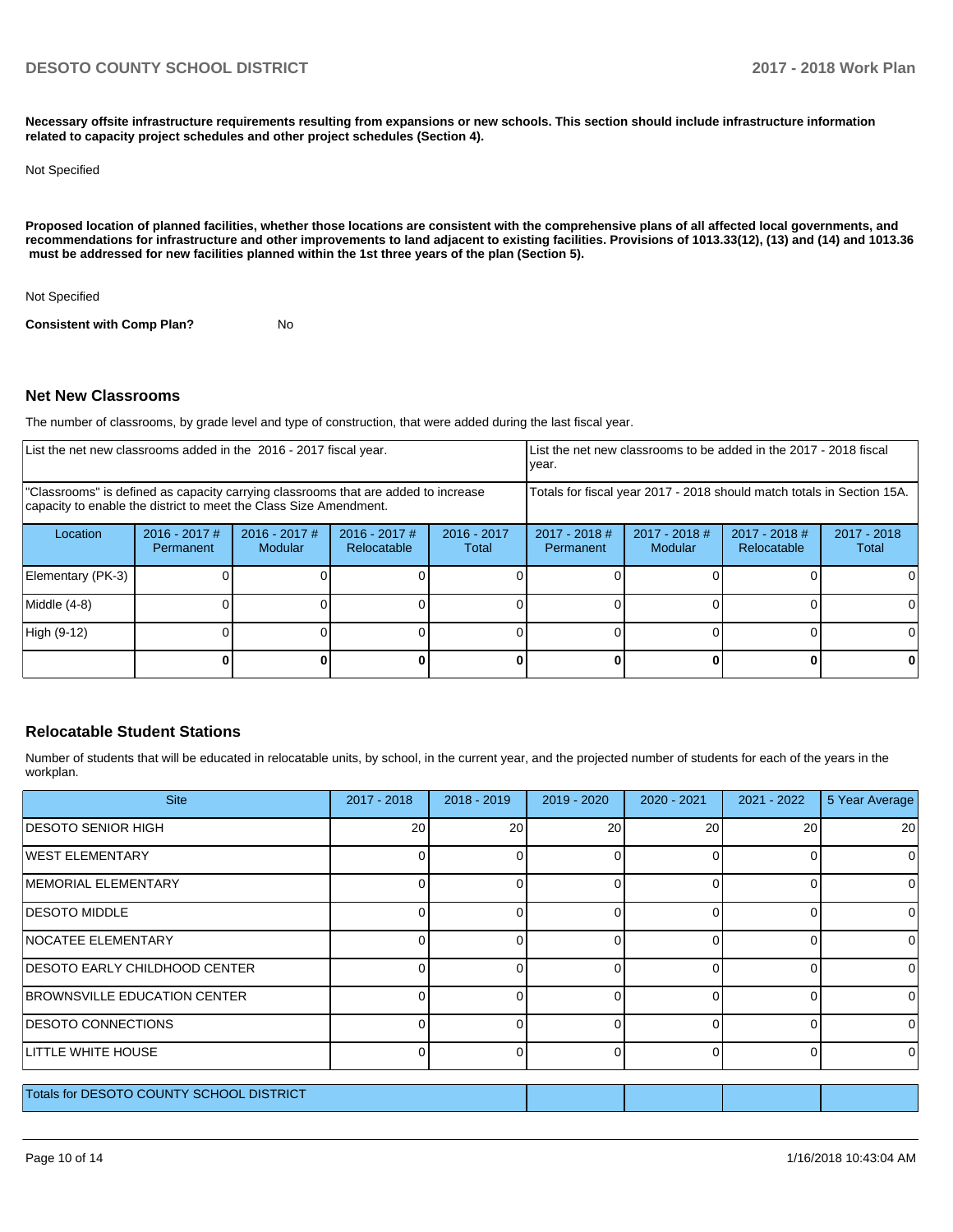## **DESOTO COUNTY SCHOOL DISTRICT 2017 - 2018 Work Plan**

| Total students in relocatables by year.           | <b>20</b> | 20 I    | 20 <sub>1</sub> | 20 <sub>l</sub> | 20 <sub>l</sub> | 20    |
|---------------------------------------------------|-----------|---------|-----------------|-----------------|-----------------|-------|
| Total number of COFTE students projected by year. | 4.768     | 4.711 l | 4.671           | 4.609           | 4.563           | 4.664 |
| Percent in relocatables by year.                  | 0 % I     | 0%      | 0%              | 0 % I           | 0 % I           | 0%    |

# **Leased Facilities Tracking**

Exising leased facilities and plans for the acquisition of leased facilities, including the number of classrooms and student stations, as reported in the educational plant survey, that are planned in that location at the end of the five year workplan.

| Location                             | # of Leased<br>Classrooms 2017 -<br>2018 | <b>FISH Student</b><br><b>Stations</b> | Owner | # of Leased<br>Classrooms 2021 -<br>2022 | <b>FISH Student</b><br><b>Stations</b> |
|--------------------------------------|------------------------------------------|----------------------------------------|-------|------------------------------------------|----------------------------------------|
| <b>DESOTO SENIOR HIGH</b>            |                                          | 0                                      |       | ∩                                        | 0                                      |
| WEST ELEMENTARY                      |                                          | O                                      |       | 0                                        | 0                                      |
| MEMORIAL ELEMENTARY                  |                                          |                                        |       | 0                                        | 0                                      |
| <b>DESOTO MIDDLE</b>                 |                                          |                                        |       | 0                                        | 0                                      |
| NOCATEE ELEMENTARY                   | C                                        | 0                                      |       | 0                                        | 0                                      |
| BROWNSVILLE EDUCATION CENTER         | C                                        | 0                                      |       | 0                                        | 0                                      |
| <b>DESOTO EARLY CHILDHOOD CENTER</b> |                                          | $\Omega$                               |       | ŋ                                        | $\Omega$                               |
| <b>DESOTO CONNECTIONS</b>            |                                          | ∩                                      |       | 0                                        | $\Omega$                               |
| <b>LITTLE WHITE HOUSE</b>            |                                          | ∩                                      |       | C                                        | 0                                      |
|                                      | O                                        | ŋ                                      |       | 0                                        | $\bf{0}$                               |

### **Failed Standard Relocatable Tracking**

Relocatable units currently reported by school, from FISH, and the number of relocatable units identified as 'Failed Standards'.

Nothing reported for this section.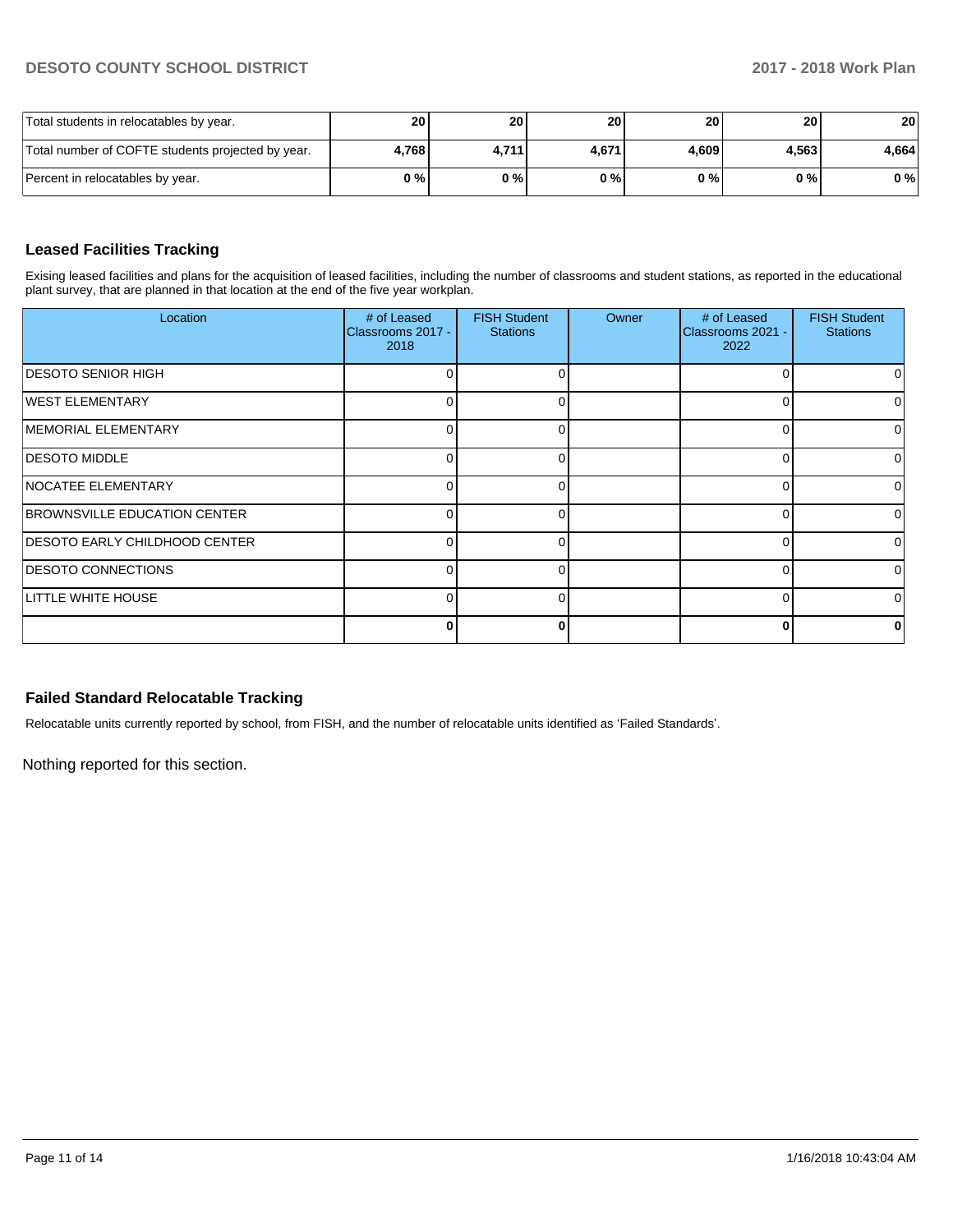# **Planning**

### **Class Size Reduction Planning**

**Plans approved by the school board that reduce the need for permanent student stations such as acceptable school capacity levels, redistricting, busing, year-round schools, charter schools, magnet schools, public-private partnerships, multitrack scheduling, grade level organization, block scheduling, or other alternatives.**

If student population drops we plan to reclassify the use of classrooms previously used as multi purpose rooms or reduce the number of portable classrooms.

#### **School Closure Planning**

**Plans for the closure of any school, including plans for disposition of the facility or usage of facility space, and anticipated revenues.** 

None

# **Long Range Planning**

#### **Ten-Year Maintenance**

District projects and locations regarding the projected need for major renovation, repair, and maintenance projects within the district in years 6-10 beyond the projects plans detailed in the five years covered by the work plan.

Nothing reported for this section.

### **Ten-Year Capacity**

Schedule of capital outlay projects projected to ensure the availability of satisfactory student stations for the projected student enrollment in K-12 programs for the future 5 years beyond the 5-year district facilities work program.

Nothing reported for this section.

### **Ten-Year Planned Utilization**

Schedule of planned capital outlay projects identifying the standard grade groupings, capacities, and planned utilization rates of future educational facilities of the district for both permanent and relocatable facilities.

| Grade Level Projections         | <b>FISH</b><br><b>Student</b><br><b>Stations</b> | Actual 2016 -<br><b>2017 FISH</b><br>Capacity | Actual<br>$2016 -$<br>2017<br>COFTE | Utilization | Actual 2016 - 2017   Actual 2017 - 2018 / 2026 - 2027 new   Projected 2026 -   Projected 2026 -<br>Student Capacity to be added/removed | 2027 COFTE | 2027 Utilization |
|---------------------------------|--------------------------------------------------|-----------------------------------------------|-------------------------------------|-------------|-----------------------------------------------------------------------------------------------------------------------------------------|------------|------------------|
| Elementary - District<br>Totals | 2.739                                            | 2.739                                         | 2.489.13                            | 90.87 %     |                                                                                                                                         | 2.026      | 73.97 %          |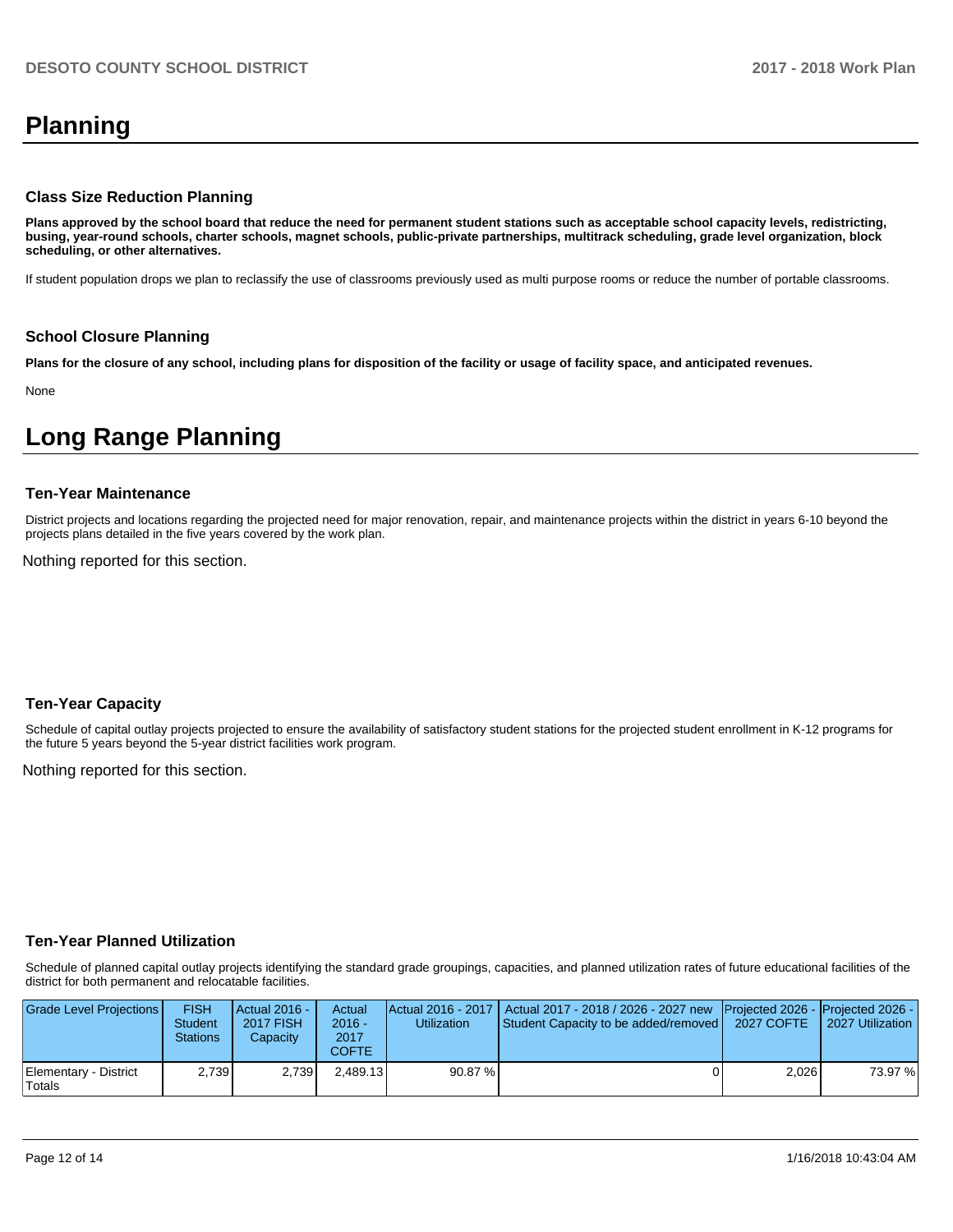|                          | 6.052 | 5,521 | 4.781.53 | 86.61 % | 4.233 | 76.67%  |
|--------------------------|-------|-------|----------|---------|-------|---------|
| Other - ESE, etc         | 409   | 91    | 36.78    | 40.66 % | 44    | 48.35 % |
| High - District Totals   | .582  | .502  | 1.152.17 | 76.70 % | 1,207 | 80.36%  |
| Middle - District Totals | .322  | .189  | 1.103.45 | 92.77 % | 956   | 80.40 % |

**Combination schools are included with the middle schools for student stations, capacity, COFTE and utilization purposes because these facilities all have a 90% utilization factor. Use this space to explain or define the grade groupings for combination schools.** 

No comments to report.

### **Ten-Year Infrastructure Planning**

Nothing reported for this section.

#### **Twenty-Year Maintenance**

District projects and locations regarding the projected need for major renovation, repair, and maintenance projects within the district in years 11-20 beyond the projects plans detailed in the five years covered by the work plan.

Nothing reported for this section.

### **Twenty-Year Capacity**

Schedule of capital outlay projects projected to ensure the availability of satisfactory student stations for the projected student enrollment in K-12 programs for the future 11-20 years beyond the 5-year district facilities work program.

Nothing reported for this section.

#### **Twenty-Year Planned Utilization**